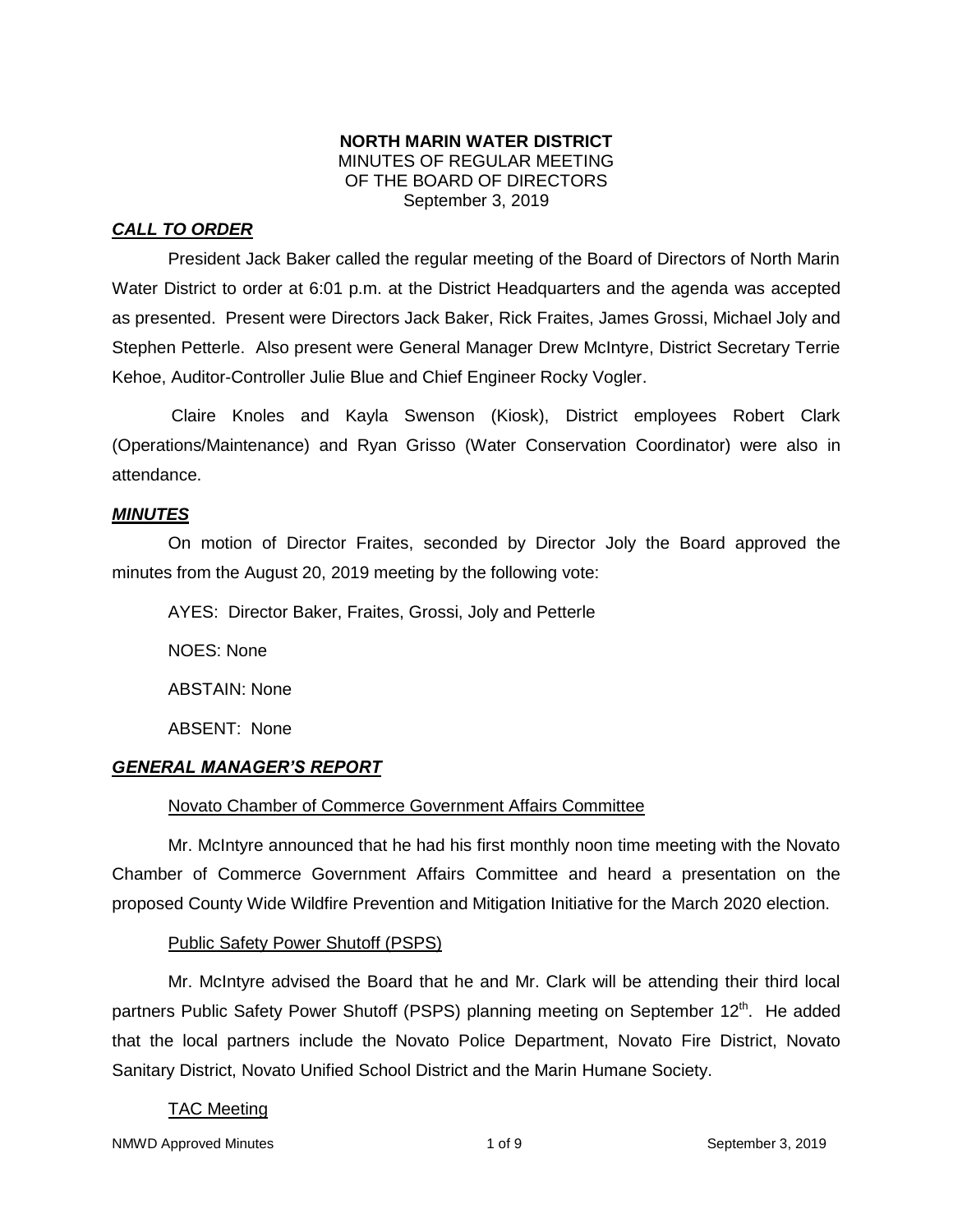Mr. McIntyre informed the Board that he and Mr. Vogler will be attending a TAC meeting in Santa Rosa on September  $9<sup>th</sup>$ .

#### *OPEN TIME*

President Baker asked if anyone in the audience wished to bring up an item not on the agenda and there was no response.

#### *STAFF/DIRECTORS REPORTS*

President Baker asked if staff or Directors wished to bring up an item not on the agenda and the following items were discussed:

Mr. Vogler reminded the Board that the deadline for Water Master Plan comments was today; but asked the Board if they needed more time to review. After general discussion it was decided that the comment deadline will be extended to September 17<sup>th</sup>.

Ms. Kehoe informed the Board that the District recently donated the old iPads to North Marin Community Services. She noted that they will use them to strengthen all of their programs including, Counseling, Child Development, and Case Management. Director Baker commented that it was great to see them go to a good home.

#### *CONSENT CALENDAR*

On the motion of Director Petterle, and seconded by Director Joly the Board approved the consent calendar by the following vote:

AYES: Director Baker, Fraites, Grossi, Joly, and Petterle

NOES: None

ABSTAIN: None

ABSENT: None

## *WATER AGREEMENT NOVATO UNIFIED SCHOOL DISTRICT (NUSD) - GROUNDS MAINTENANCE AND OPERATIONS (GMO) FACILITY, APN 157-980-07*

 The Board approved authorization of a Water Service Agreement for Novato Unified School District's Grounds Maintenance and Operations Facility. The project will construct a 10,800 square foot Grounds Maintenance and Operations facility at the corner of State Access Road and C Street. The facility will include office space, parts/equipment storage and shop space.

#### *ACWA REGION 1 BOARD ELECTION (2020-2021)*

NMWD Approved Minutes and the control of  $2$  of 9 September 3, 2019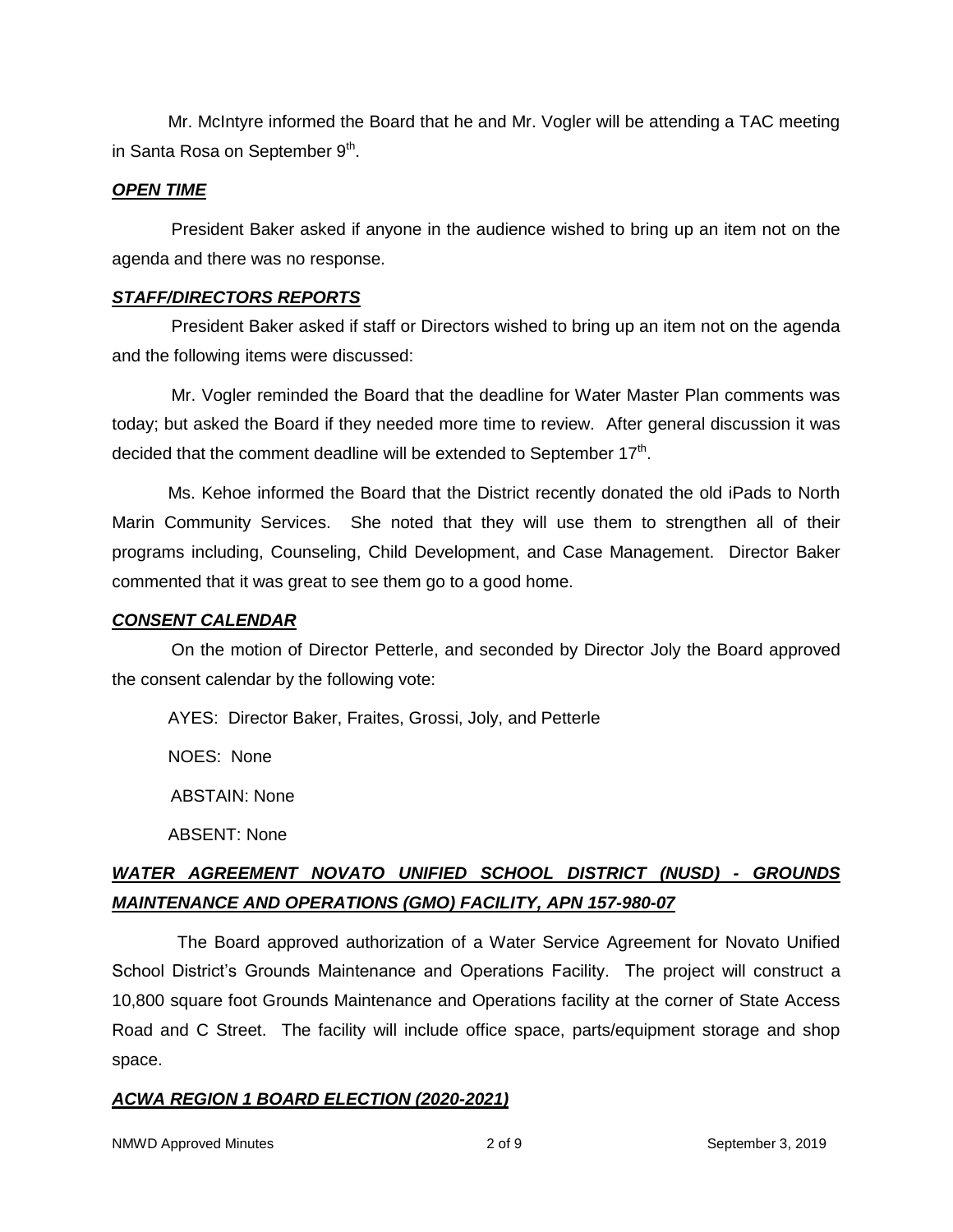The Board authorized the General Manager to vote for the ACWA Region 1 Nominating Committee's recommended slate for 2020 and 2021.

## *DANIEL MACDONALD AIA ARCHITECTS, INC. – CONSULTING SERVICES AGREEMENT – LYNWOOD PUMP STATION MOTOR CONTROL CENTER*

The Board authorized the General Manager to execute a Consulting Services Agreement with Daniel MacDonald AIA Architects, Inc. for design services related to the Lynwood Pump Station Motor Control Center improvements project. The scope of work includes a framing plan, coordination with structural engineers, preparation of steel plan diagrams including a schedule suitable for bidding, and revised details for concrete, steel gate and drainage.

#### *ACTION ITEMS*

# *LOW PRESSURE WATER SERVICE AGREEMENT – BAHIA HEIGHTS, MISTY ROAD, NOVATO – APN 143-272-07*

Mr. Vogler requested that the Board approve a Low Pressure Water Service Agreement for the Bahia Heights project. He added that the project proposes to construct nine single family homes upon an 8.7 acre vacant parcel located on an extension of Misty Court, off of Topaz Drive. Mr. Vogler explained the initial design was to bring water from Zone 2 to serve the higher elevation homes; but a viable Zone 2 pipeline alignment could not be found due to easement difficulties and steep terrain. Mr. Vogler stated that they worked with the fire department to develop a plan to serve all lots from a Zone 1 pipeline extension that results in 6 low pressure lots. He stated that, while infrequent, Low Pressure agreements for multiple lots have been approved by the Board in the past when there are no other viable alternatives.

Director Baker commented that he was under the understanding that the District tries to discourage low pressure services because of the problems and misunderstandings of low pressure from the consumer. Mr. McIntyre confirmed, stating that we do everything we can to discourage low pressure services; but on some occasions they are the only option. He added that low pressure service agreements are recorded at the County so any potential home buyer will know the low pressure service conditions when reviewing the title report. Director Baker asked that since this is a new subdivision, can we deny the project. Director Petterle asked what the pressure was. Mr. Vogler responded that the highest lot finished grade elevation results in a pressure around 30 psi, and normal pressure is considered 40 psi, so it is not significantly below the standard. He also added Novato Fire District required extra construction, noting the services will be two inch laterals and one and a half inch meters. Mr. Vogler stated a

NMWD Approved Minutes and the state of  $\sim$  3 of 9 September 3, 2019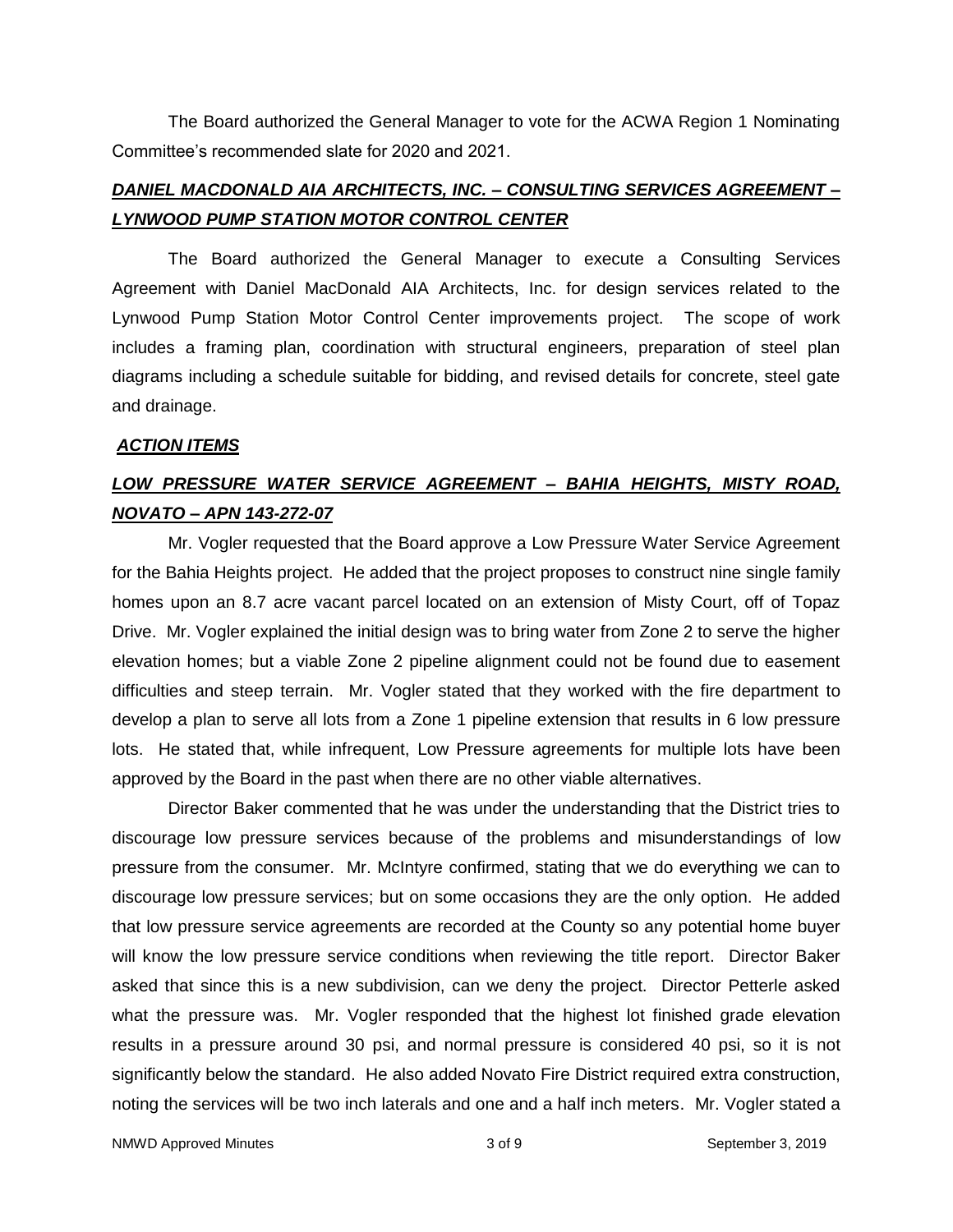robust sprinkling system is required and the developer has to do extra and provide privately owned booster pump systems.

Director Joly asked if the hydrants are color coded to determine pressure. Mr. Vogler replied that there is a color code for flow rate which ranges are determined by Novato Fire District. Director Fraites asked if the project is on a ridge line. Mr. Vogler replied that it is nestled in the valley. Director Baker stated that the design makes the best of an awkward situation; however he is inclined to disapprove because of past problems that have come up with people who have low pressure. Director Baker asked if the Board can opt to deny service. Mr. McIntyre replied that we have to provide service in our service area; but we can define the terms. He added that while it is technically feasible to extend Zone 2 services, the long term slope stability risk to a pipeline solely serving six marginally low pressure lots is of concern. Director Joly asked if staff felt comfortable with the agreement, and if they did not foresee any legal problems. Director Fraites commented that as long as the homeowner is aware it should not be an issue. Mr. McIntyre reminded the Board that we have hundreds of low pressure services in our system. Director Grossi stated they should have plenty of pressure capacity.

On the motion of Director Joly, and seconded by Director Grossi the Board approved the Low Pressure Water Service Agreement for Bahia Heights, Misty Road, Novato by the following vote:

AYES: Director Fraites, Grossi, Joly, Petterle NOES: None ABSTAIN: Director Baker ABSENT: None

## *RESPONSE TO SONOMA COUNTY 2018-19 CIVIL GRAND JURY REPORT – WILL THERE BE WATER AFTER AN EARTHQUAKE?*

Mr. McIntyre apprised the Board on a response to Sonoma County 2018-19 Civil Grand Jury Report – Will There be Water After an Earthquake? He noted that SCWA submitted a response to the Grand Jury findings and recommendations however their response did not include responses to finding F8 and recommendation R5 which should be provided by the Agency's Water Contractors. Mr. McIntyre added that as a Water Agency Contractor, NMWD is required to provide a response by September 12<sup>th</sup>. In reviewing the District's draft response letter, he stated that F8 and R5 responses were reviewed by legal counsel. Mr. McIntyre stated that SCWA is to be commended for being proactive in getting grant funds for many earthquake hazard mitigation projects. He added SCWA will discuss accelerating progress on various

NMWD Approved Minutes and the separate control of  $\frac{4}{100}$  of 9 September 3, 2019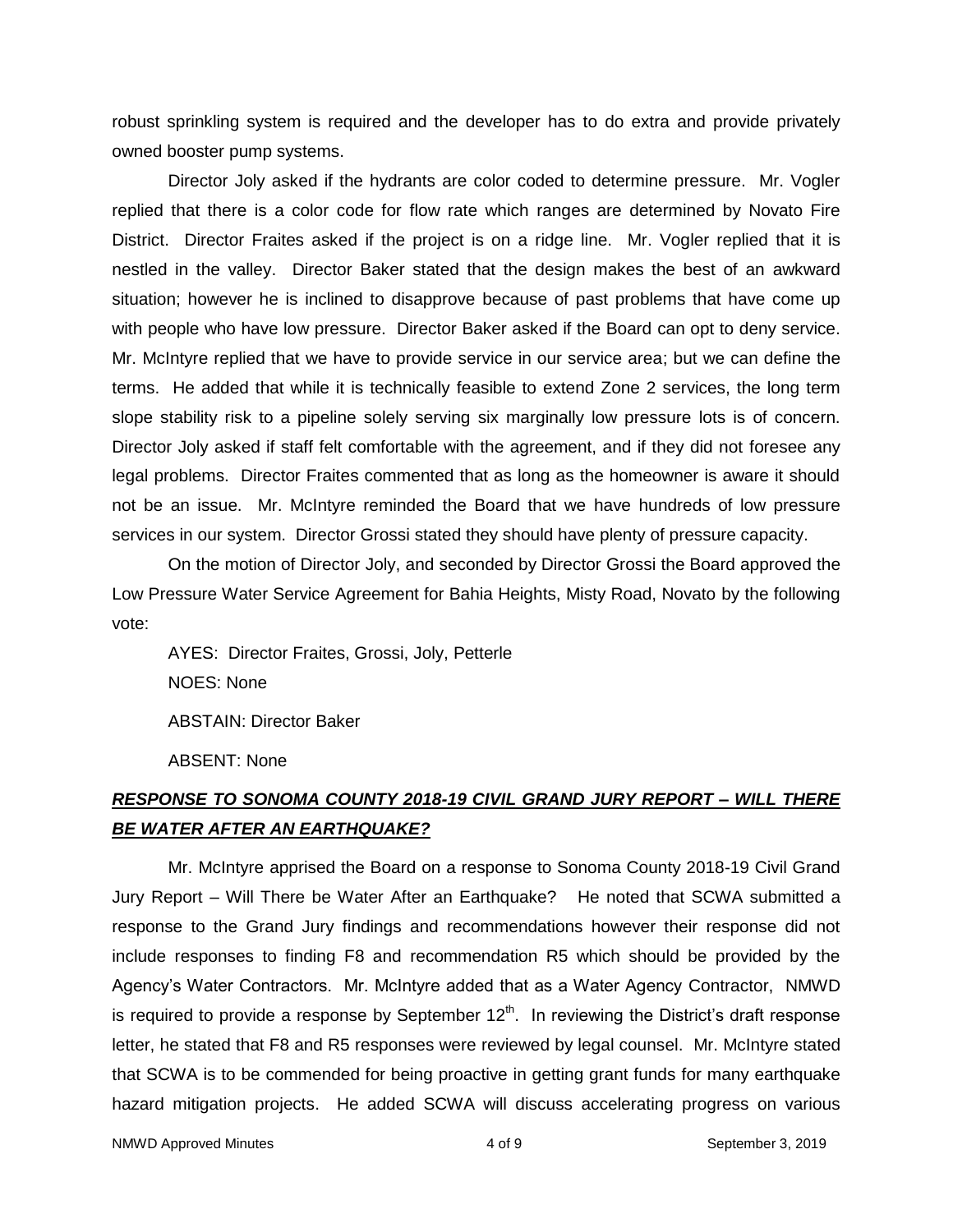earthquake hazard mitigation projects with the water contractors as part of the FY21 budget review cycle early in 2020.

Director Joly commented that he thought this was a great, and expressed his concern about seismic activity since it has been a long time since we have had a major earthquake. He stated he found this quite interesting, and he would be interested in seeing the Jacobs study. Mr. McIntyre stated there is nothing to see yet but the report will be brought back to the Board in the future. Director Joly asked why the General Manger does not sign in addition to the Board President. Mr. McIntyre replied that historically the General Manager signs, but in this case the letter is being signed by the Board President to take advantage of the full ninety day response period. He added that we didn't get the Agency's response until August  $12<sup>th</sup>$  which was about 60 days after the initial report date.

On the motion of Director Joly, and seconded by Director Petterle the Board approved the response to Sonoma County 2018-19 Civil Grand Jury Report by the following vote:

AYES: Director Baker, Fraites, Grossi, Joly, Petterle

NOES: None

ABSTAIN: None

ABSENT: None

#### *INFORMATION ITEMS*

#### *PUBLIC COMMUNICATION PLAN PRESENTATION*

Mr. Grisso introduced Claire Knoles and Kayla Swenson from Kiosk and advised the Board that this work is a result of the NMWD 2018 Strategic Plan goal related to increasing customer engagement. He added Kiosk has completed a draft plan and now wish to present their findings and recommendations to the Board. Mr. Grisso explained the goal is to increase communication, improve our image, and receive customer input. He added that we chose Kiosk because they are a full service, local marketing firm that has worked successfully with the City of Novato.

Ms. Knoles began the presentation giving a summary of their work which was based on research and outreach including interviews with staff, select Board members, customer focus groups, and review of best practices of other agencies. She added they analyzed their findings and came up with a plan based on various strategies/objectives. Ms. Knoles stated the next step is for plan approval in order to move forward with implementation.

Director Fraites asked how they got customer representation and focus groups. Ms. Knoles replied that it was by invitation and it included a good cross section of the population.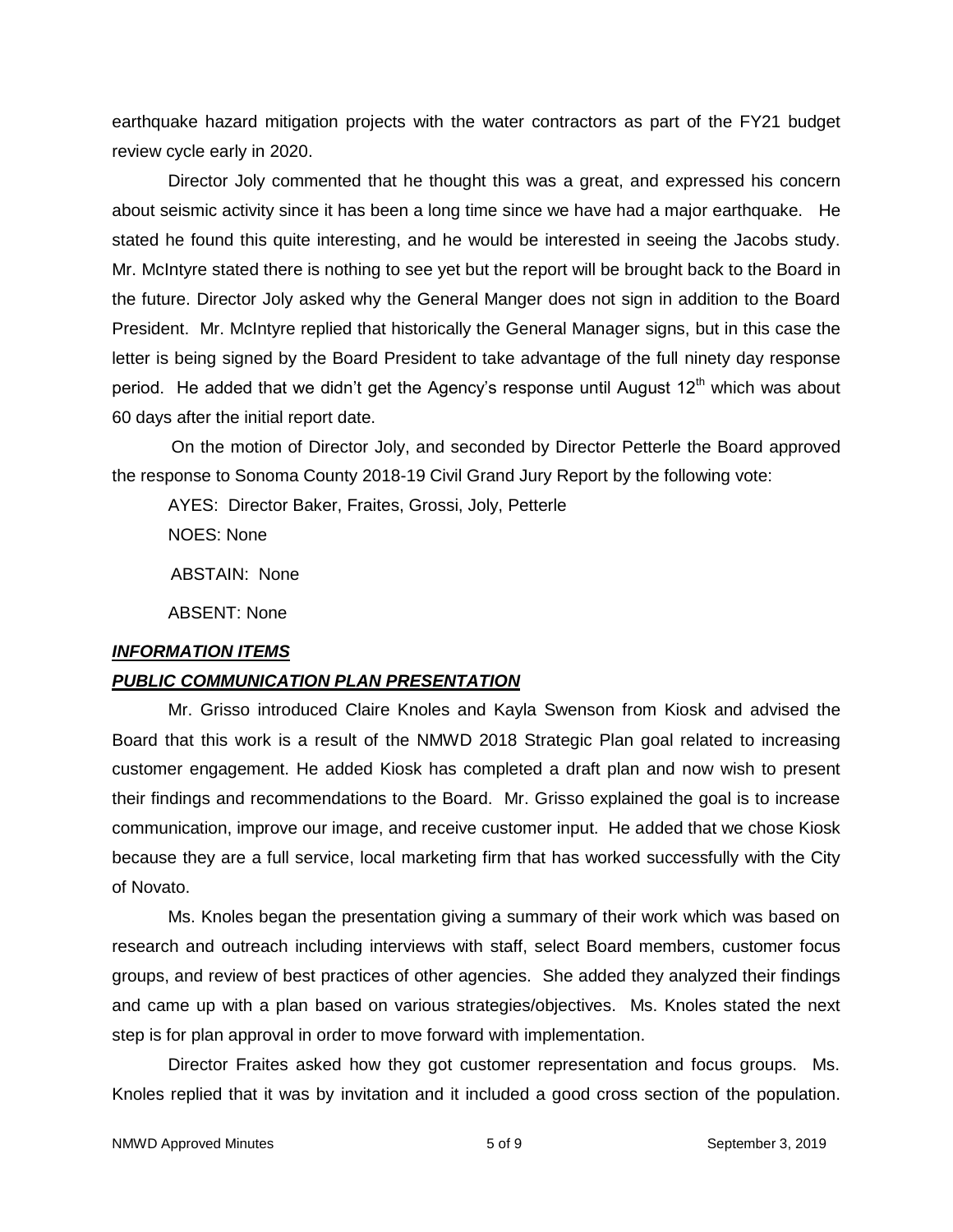She added they asked a series of questions, had them review and critique the website, and give feedback as to what information they wanted more of. Director Baker asked how they first drew people in. Ms. Knoles replied that NMWD management did the initial selection of District staff and Kiosk brought in members from the community. Director Joly asked if there will be more specifics in a later report. Ms. Knoles replied that more detailed information will follow in the handout after the presentation. Ms. Knoles stated that universally we have an organization of people that are considered to be high quality, but communication could be better. Ms. Knoles added that staff does a good job with the limited resources they have, however increase of social media support is a priority.

Ms. Knoles added that the website is also non ADA compliant for screen users that have a disability, noting some agencies have been sued for this. She recommended the District should use Twitter, adding the City of Novato currently uses it and has created short videos to communicate better. Ms. Knoles stated that increasing social media is the most cost effective way to communicate with your customers. To summarize Ms. Knoles stated the communication objectives for the next fiscal year is brand recognition, outreach to more customers, engage with customers and get feedback, and build trust which is especially important with rate increases.

When shown the September 17th deadline for Board adoption, Director Joly stated he would like more time to review information with staff. Mr. McIntyre confirmed it will not be a problem to provide more time and recommended an initial review of the detailed plan at the September 17th meeting with adoption at the October 1 meeting.

Director Petterle remarked that he is excited, the presentation was great and added he enjoyed speaking with Kiosk a few months ago. He added he is thrilled that we are taking this on, and noted it is critical to take into account the proper funding and staffing we will need to support this program. Ms. Knoles replied that staff recommended splitting the goals in two fiscal years to be mindful of budgets. Director Joly agreed with Director Petterle's comments, adding this is a jewel of an organization, staff and quality of service as stated is excellent. He stated we just need to update our outreach to continue to build their trust.

Director Grossi stated that he is glad to see we are being proactive and are getting ahead of any potential political problems. He asked if Kiosk noticed that not many people from the public attend our meetings, and that is because we are well run agency with little problems; although he agrees it is still great to get ahead of anything before it becomes a problem. Director Joly commented the optics were great, and the Board is doing a splendid job getting across the message. Director Grossi expressed his concern about videotaping the meetings. Director Fraites stated that the District has great employees, and we don't get many people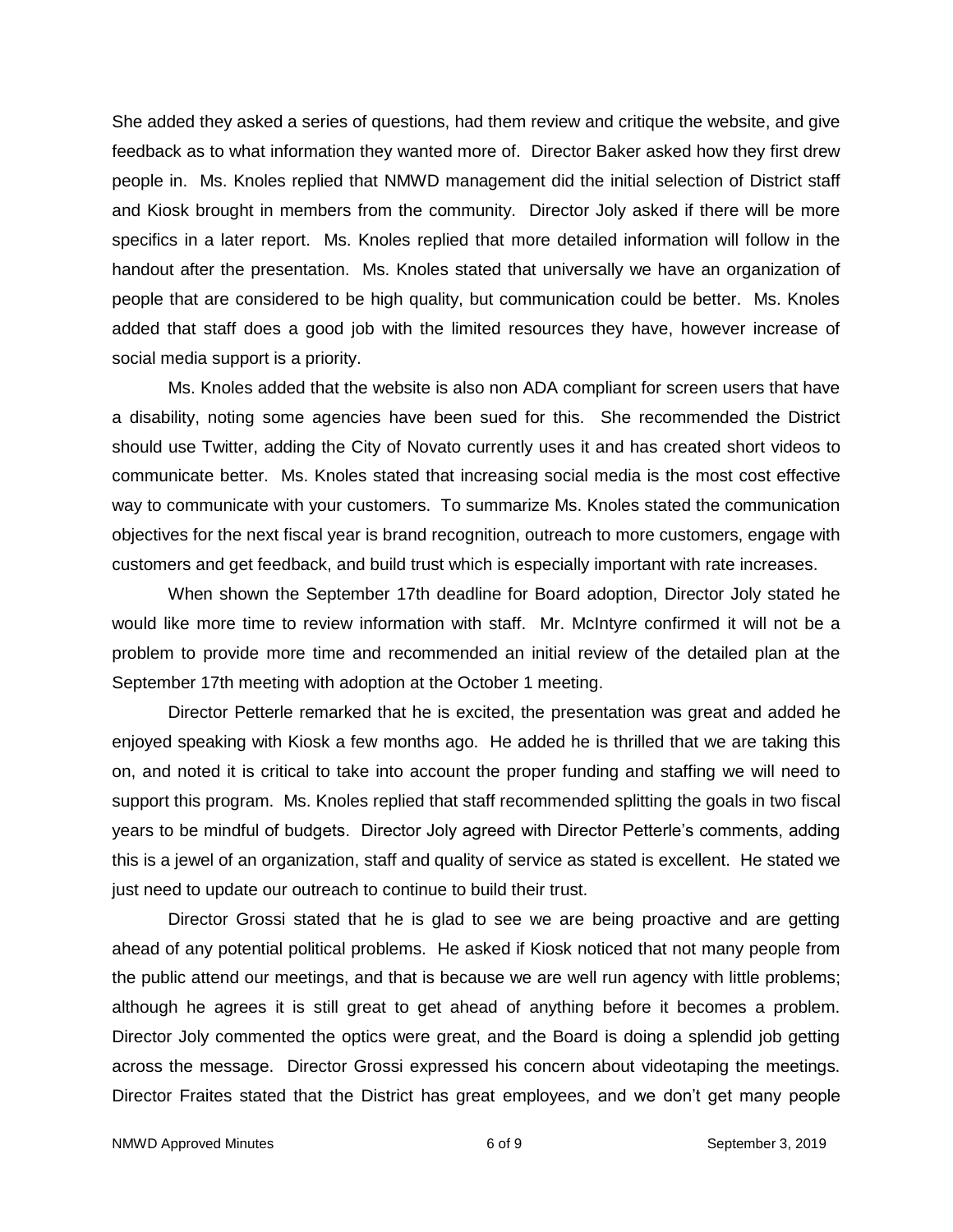because the public is satisfied, adding he is not sure about a video; however he is not opposed unless it is a large expense. Director Fraites also commented that he thought the Water Day was a good idea and we need to come up with other events. Director Joly expressed that we do need help and guidance on the pitfalls to avoid and expects that Kiosk has the experience on how to best do this.

#### *FY 18-19 WATER CONSERVATION YEAR END REPORT*

Mr. Grisso updated the Board on the FY 18-19 Water Conservation Year End Report. This included an update on water conservation programs as well as public outreach activities implemented during FY 2018/2019. Director Joly said that people have told him they love the new AMI because they can remotely monitor their use when they are away. Director Baker asked what the feedback was that we are getting from people, if it was high water use mostly due to irrigation. Mr. Grisso replied that it is the alerts that cause staff to contact the customer, or the customer will get an automatic email alert, which could be just an irrigation system that is turned on. Mr. Grisso also pointed out that in the past sometimes a customer wouldn't know they had a problem until they got their bill which could be up to sixty days; now we have the data and can communicate with the customer in a timely and positive way.

Director Joly asked Mr. Grisso his thoughts about the expenditures and what we need to budget going forward. Mr. Grisso replied that we were well below the budget the last few years. Director Joly asked what the \$390,000 budget includes. Mr. McIntyre stated that more detailed information can be provided to the Board at a later meeting. Mr. Grisso stated the toilet rebates are stable; cash for grass is lower this year, water smart controllers increase every year and added NMWD may have an opportunity to participate with the grant funded programs this year. Director Baker complimented Mr. Grisso on a good report.

#### *FY 18-19 ENGINEERING DEPARTMENT YEAR END REPORT*

Mr. Vogler reviewed the FY 18-19 Engineering Department Year End Report. He provided the Board with the year-end status on the District's performance in completing budgeted FY 18-19 Capital Improvement Projects (CIP) noting the original budget anticipated thirty-one projects, some were deferred, deleted or added, resulting in a new total of forty-eight projects. He added that twenty-six out of the forty-eight projects were completed and about 51% of the budget was spent. Mr. Vogler mentioned upcoming work which included the San Mateo Inlet/Outlet Pipeline which has had some delay due to getting an easement in place. He noted the developer side of work has increased which he expects to continue to see in the next fiscal year. Director Joly asked if he was happy with how the developer projects were proceeding. Mr. Vogler responded that the City of Novato and special districts do their part to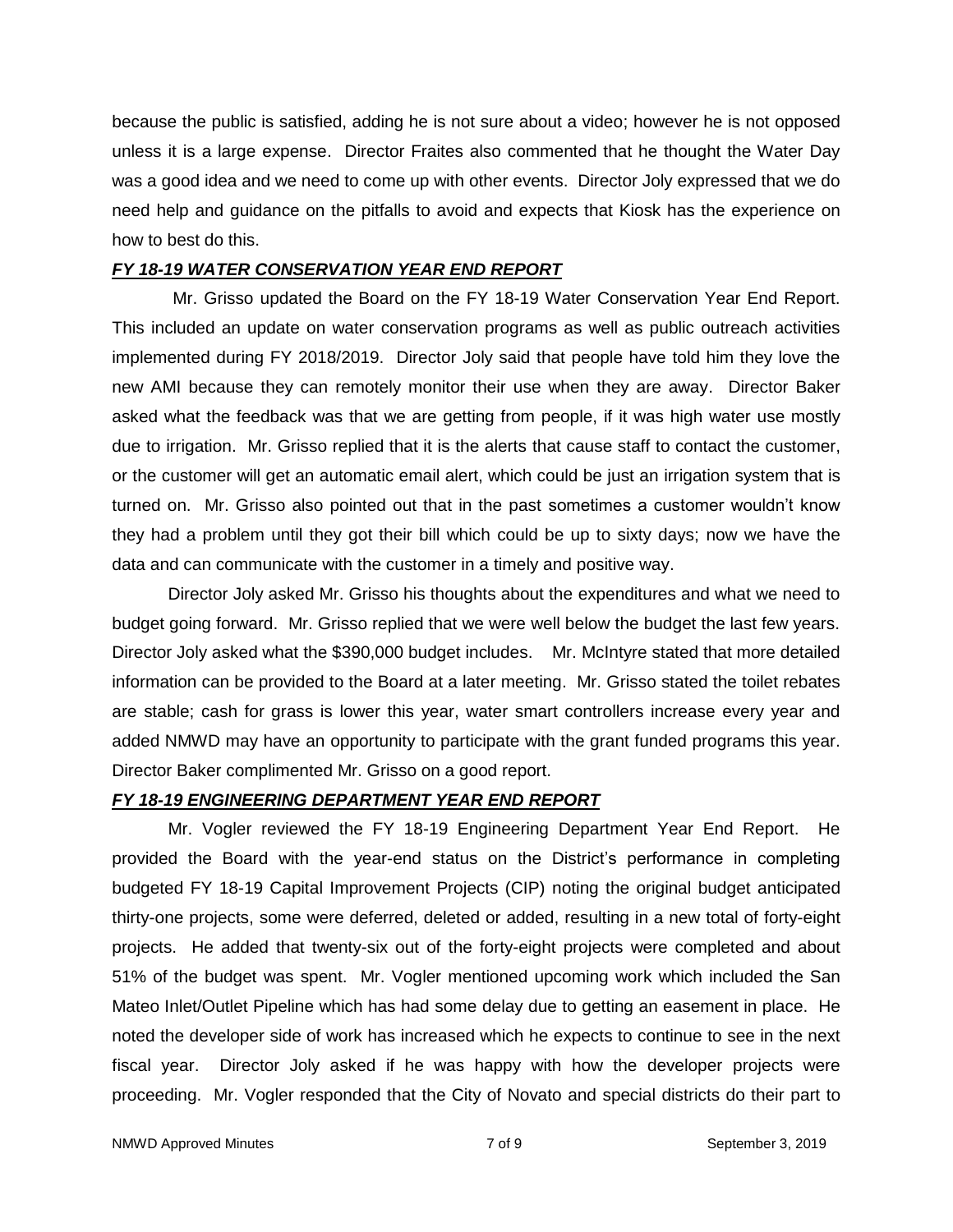streamline and expedite developer projects to get the projects constructed. Director Joly commented that is was a great report.

Director Baker noted that we had problems with the PRE Tank 4A, and asked the current status of the project. Mr. Vogler replied it will be either on the September  $17<sup>th</sup>$  or October 1<sup>st</sup> agenda for the Board to approve advertisement for bid with construction starting in early 2020. Director Baker asked Mr. Vogler to keep the Board apprised since there were many hurdles, permits and politics with that project. Director Grossi asked what the anticipated cost will be due to the delay of the project. Mr. Vogler replied that they will know more once the bids come in, however generally it is good to go out to bid in fall/winter.

Director Fraites inquired about the bird netting at the Stafford Treatment Plant. Mr. Clark replied that they had swallow problems in the spring that made a mess in front of the Plant, so he had a company install bird netting.

#### *WAC/TAC MEETING – AUGUST 5, 2019*

Mr. McIntyre updated the Board on the current WAC/TAC Meeting that occurred on August 5, 2019.

#### *MISCELLANEOUS*

The Board received the following miscellaneous items: Disbursements – Dated August 22, 2019 and Disbursements – Dated August 29, 2019

The Board received the following news articles: Marin outage hits 61K customers – PACIFIC GAS & ELECTRIC; Novato Chamber of Commerce to Host Election Forum; Lawsuit challenges MMWD fee; Marin IJ Editorial - Housing goals, Coast Guard plan a good fit; Novato Police chief selected as interim manager and Marin Schools - Pension debt load detailed in report.

#### *CLOSED SESSION*

President Baker adjourned the Board into closed session at 7:36 p.m. in accordance with California Government Code Section 54957 - Public Employee Performance Evaluation (One), Title: General Manager.

#### *CLOSED SESSION*

Upon returning to regular session at 8:45 p.m., President Baker stated that during the closed session the Board had discussed the issue and no reportable action had been taken.

## *ADJOURNMENT*

President Baker adjourned the meeting at 8:45 p.m.